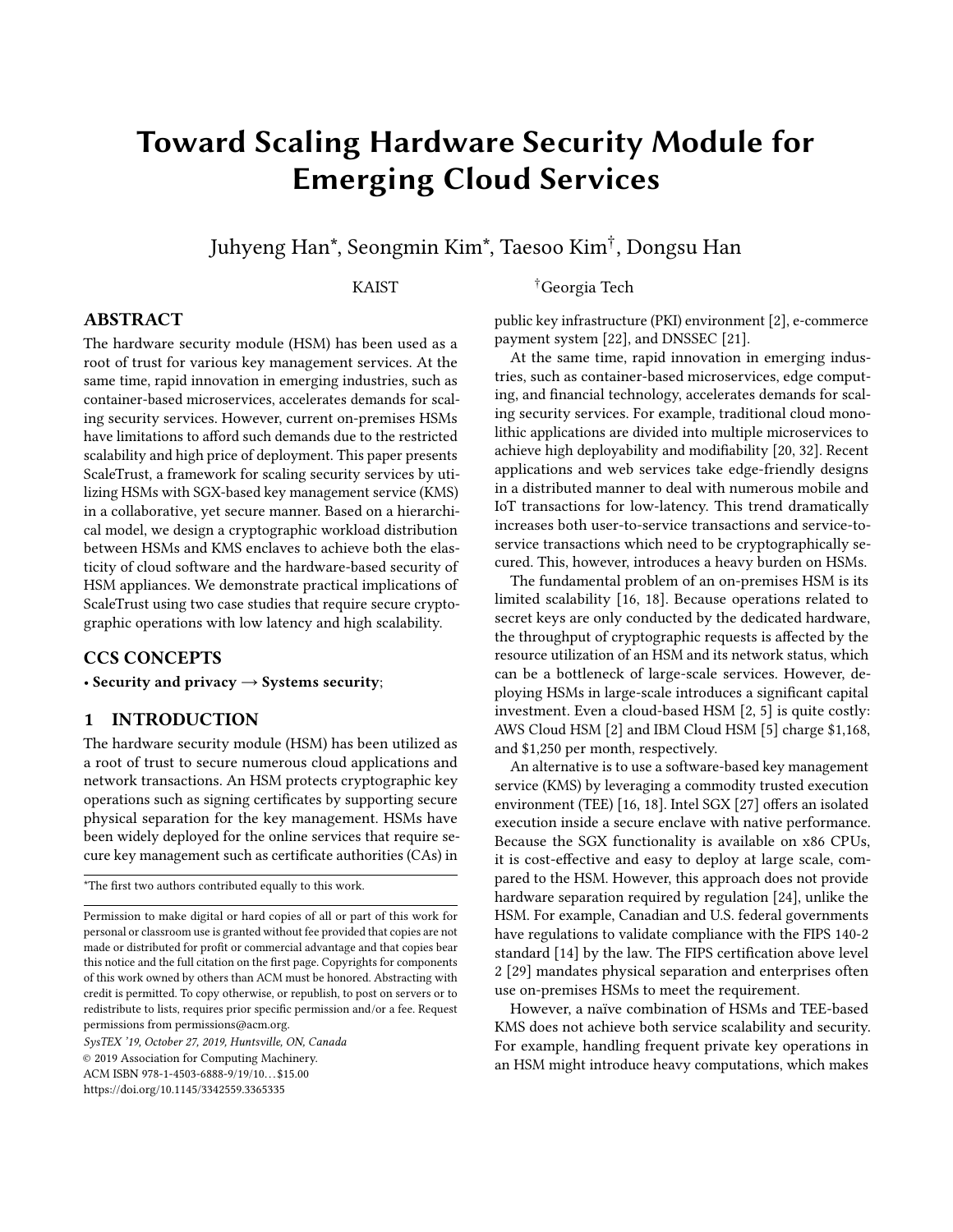<span id="page-1-0"></span>

| Level   | Description                                                                                 | <b>Validated Technology Examples</b>     |
|---------|---------------------------------------------------------------------------------------------|------------------------------------------|
| Level 1 | Requires production-grade equipment with externally tested algorithms including DES and AES | WolfSSL-SGX [13]                         |
| Level 2 | Satisfies the requirement for physical tamper-evidence and role-based authentication        | Self-Encrypting Drive (SED) storage [23] |
| Level 3 | Satisfies the requirement for physical tamper-evidence and identity-based authentication    | on-premise HSMs [11]                     |
| Level 4 | Has the ability to delete contents if it detects environmental attack such as supercooling  | on-premise HSMs [6]                      |

<span id="page-1-1"></span>

| Product                | Vendor  | Signing speed<br>$(RSA-2048)$ | Price<br>(USD) | tps/S |
|------------------------|---------|-------------------------------|----------------|-------|
| SafeNet Luna SA A790   | Gemalto | $10,000$ tps                  | \$29,900       | 0.33  |
| nShield F2 6000+       | nCipher | 3,000 tps                     | \$12,560       | 0.24  |
| Xeon E3-1280 v6        | Intel   | $4,200$ tps                   | \$500          | 8.4   |
| Xeon E3-1280 v6 (SGX)* | Intel   | 3,600 tps                     | \$500          | 7.2   |

# Table 1: Four levels of FIPS 140-2 standard certification.

#### Table 2: Specifications of commercial HSM products and x86 CPUs in marketplace (\*See [§5\)](#page-4-0).

the HSM becoming a performance bottleneck. Also, preserving chain-of-trust from an HSM to end users over untrusted channels is non-trivial due to the lack of validation mechanism between the HSM and the TEE-based KMS instances. Therefore, a careful design considering both application characteristics and security is required to utilize TEE with HSMs.

This paper explores practical implications of utilizing HSMs with TEE-based KMS in a collaborative, yet secure manner. We propose a workload distribution methodology between HSMs and TEE-based KMS to achieve both the elasticity of cloud software and the hardware-based security of an HSM appliance. To achieve end-to-end security between an HSM and end users, we design a secure key bootstrapping mechanism and leverage SGX remote attestation for trustworthy deployment of KMS instances. Finally, we explore the division of workload between HSMs and SGX enclaves with new emerging applications in the microservice architecture and perform preliminary evaluation of JSON web token authentication scenario.

#### 2 BACKGROUND

HSM vs Traditional Software KMS. HSM appliances are designed and certified to provide the highest level of physical security. The hardware is intrusion-resistant and tamperevident against physical attacks. Because cryptographic operations and key management are performed within isolated hardware, an HSM has been used as a root of trust for various key management services [\[2,](#page-5-0) [21,](#page-5-2) [22\]](#page-5-1). Modern HSM devices are powerful enough to operate thousands of cryptographic operations per second [\[11,](#page-5-14) [28\]](#page-5-16) and satisfy FIPS 140-2 [\[14\]](#page-5-10) level 3 or 4 standard shown in [Table 1.](#page-1-0)

One core limitation of an HSM is the overhead of provisioning an on-premises HSM due to its high price. [Table 2](#page-1-1) shows the prices and transactions per second (tps) of commercial HSM products that meet FIPS 140-2 level 3 certification. HSMs do not scale well because the performance is

restricted by hardware resource and network bandwidth. To scale up the service, significant investments are needed for deploying more HSMs. Recent network trends, such as edge computing [\[33\]](#page-5-17), offload cryptographic operations at the edge, which may instantiate the need for a scalable infrastructure.

Software-based KMS for cloud environments [\[3,](#page-5-18) [12\]](#page-5-19) complements the limitations of HSM appliances. It takes the same role with the HSM (e.g., centralized management of digital keys), but more flexible and highly available by providing SDK for application development and integration. Compared to the HSM, software-based KMS scales horizontally to reduce its queuing delay. Despite the above benefits, it cannot guarantee the physical separation of digital keys which is required to meet FIPS 140-2 [\[14\]](#page-5-10) level 3 or higher standard. In fact, commodity software-based KMS solutions [\[3,](#page-5-18) [12\]](#page-5-19) support HSM extensions as options to satisfy the demands to use on-premises HSMs for regulatory compliance policies [\[24\]](#page-5-9). KMS utilizing TEE. Several market products target the cloud environment and deliver key management service based on commodity TEE technology [\[16,](#page-5-5) [18\]](#page-5-6). Fortanix released self-defending key management service (SDKMS) [\[16\]](#page-5-5) to achieve scalable data protection, secured by SGX enclaves. To protect against enclave code vulnerabilities, the encryption module of SDKMS is implemented in Rust. Intel extends Barbican that provides REST APIs for secure key management in the Openstack environment to support SGX crypto plugins [\[18\]](#page-5-6). It offers a secure multi-user key distribution among third-party SGX enclaves by leveraging remote attestation. Several studies leverage ARM TrustZone, a commoditized TEE for embedded and mobile devices for credentialbased authentication [\[25\]](#page-5-20) and key management service [\[26\]](#page-5-21). Existing approaches have focused on utilizing the TEE-based crypto plugins as an alternative of HSMs to address the scalability issue, which means that they do not preserve the property of physical separation that on-premises HSMs give.

#### 3 SYSTEM DESIGN

This section presents our framework called ScaleTrust, designed to scale out cryptographic operations by utilizing HSMs and SGX-enabled KMS in a collaborative, yet secure manner. To achieve our design goal, a careful workload distribution between HSMs and SGX-enabled key management modules is required. First, we would like to avoid using HSMs for frequent cryptographic computations. For example, storing all the session keys in HSMs may incur performance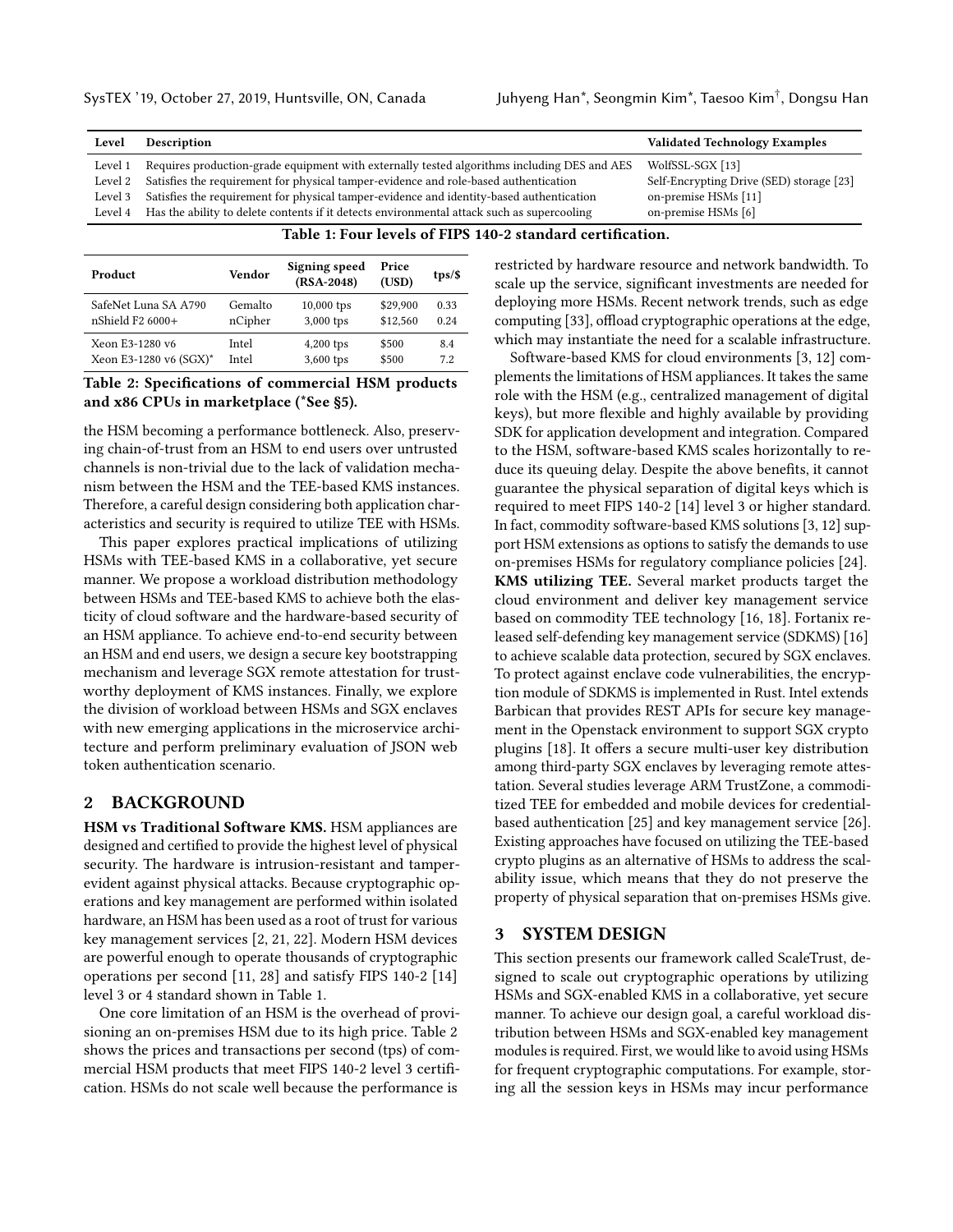<span id="page-2-0"></span>

Figure 1: Design overview of ScaleTrust and its threat model.

bottleneck when many clients establish short-lived, but frequent TLS connections. This might fail to satisfy service level objectives (SLOs), such as the response time. Second, we would like to store master secrets on hardware-isolated HSMs. SGX-enabled key management modules cannot be the last line to store master secrets because they cannot preserve physical tamper-evidence, unlike the HSMs.

Threat model and deployment assumption. We assume a powerful adversary who can control any software components in untrusted platform, including OS and hypervisor. HSM hardware itself protects secrets by isolating them in separated hardware, but a communication channel with external hosts is untrusted, as an attacker takes full control over the host OS and libraries. We assume that an HSM's root public key deployment to a trusted host is trustworthy during the system bootstrapping time, and the HSM only accepts requests encrypted with the key (See [§3.2](#page-3-0) for more details). Also, we typically trust SGX enclaves, but our system does not fully rely on the enclaves for key management because they do not provide physical separation for storing keys. Finally, we assume that the SGX-enabled instances for key management service are located between an HSM and end users, following the generic deployment scenario of software-based KMS [\[3,](#page-5-18) [12\]](#page-5-19). Note that we focus on guaranteeing forward secrecy after key deployments, and achieving post-compromise security is beyond the scope of this paper.

#### 3.1 Introducing Hierarchy for Scaling

To satisfy the above two requirements, we take a hierarchical approach inspired by modern CA systems. [Figure 1](#page-2-0) shows the overall architecture of ScaleTrust. ScaleTrust consists of three main components: an HSM KMS server equipped with HSM devices, a bootstrapping enclave, and an SGX KMS server that launches multiple KMS enclaves. The HSM plays the role of a root of trust and handles security-sensitive

cryptographic requests that should be performed in the physically separated hardware. The bootstrapping enclave is a helper enclave that bridges trust from the HSM to the KMS enclaves through secure bootstrapping (See [§3.2\)](#page-3-0). Lastly, the SGX KMS server generates KMS enclaves that handle cryptographic requests from clients. Based on the hierarchical model, we explore a new design space of utilizing both HSMs and SGX-enabled KMS to scale out security services.

HSM virtualization. Our framework supports fully functional, but flexible HSM virtualization to accommodate multitenancy and to increase workload density. Although some commodity high-end HSM products support HSM partitioning [\[11\]](#page-5-14), they only provide a small number of partitions with limited hardware resource (e.g., 100 partitions with 32MB memory [\[11\]](#page-5-14)). Since SGX preserves memory protection between enclaves running in the same host, each KMS enclave is cryptographically isolated and acts as an independent HSM with its own access controls and security policies in richer resource environments.

Flexible deployability and usability. The software architecture of ScaleTrust accommodates various deployment scenarios depending on the business model. It would be applicable for various security services that rely on an SGX-enabled key management service provided by not only a single public cloud provider, but also a hybrid cloud. For example, a service provider can utilize heterogeneous KMS enclaves provided by multiple cloud providers such as Microsoft OpenEnclave [\[9\]](#page-5-22) and Google Asylo [\[1\]](#page-5-23). ScaleTrust also offers better usability of key management service as the KMS enclave enables a service provider to provide crypto-agility and to utilize various software cryptographic schemes (e.g., attribute-based encryption), not supported by a legacy HSM. Workload distribution between SGX enclaves and HSMs. ScaleTrust reduces the burden of HSMs by delegating frequent cryptographic requests to multiple KMS enclaves in a distributed manner. The HSM focuses on dealing with root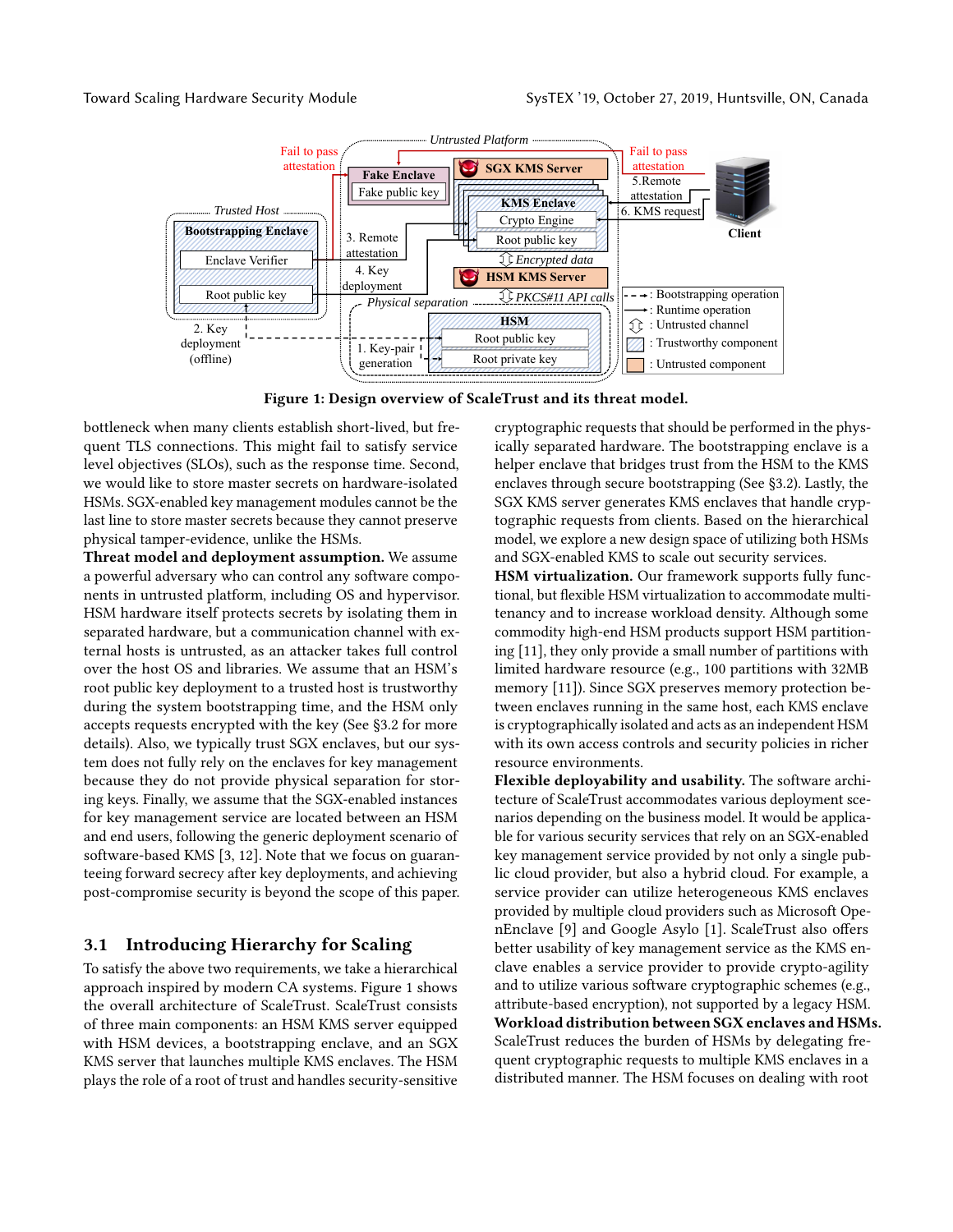SysTEX '19, October 27, 2019, Huntsville, ON, Canada

key operations such as key derivation, rotation, and revocation on the derived keys, and the KMS enclave handles user requests for cryptographic operations such as signing, encryption, decryption with the derived keys. During the execution, the bootstrapping enclave monitors the workload of each KMS enclave and launches additional KMS enclaves, if necessary. In addition, KMS enclaves can be deployed to different platforms to reduce the tail latency of distributed clients or prevent the single-point-of-failure of a KMS server. This takes advantages of software-based key management which is on-demand, fault-tolerant, and highly scalable.

### <span id="page-3-0"></span>3.2 Security Guarantees in ScaleTrust

ScaleTrust provides better security for end users to explicitly spell out which SGX instances they trust in practice, without breaking the security guarantee of HSMs. Under our threat model, an HSM does not have knowledge of which enclaves are reliable due to the lack of validation mechanism against SGX instances. For example, an attacker can launch an emulated, but potentially malicious enclave to acquire a derived key from an HSM, similar to man-in-the-middle attacks. Note that such attack scenario is still valid in the traditional HSM deployment once a communication channel between an end user and an HSM is compromised. To address this problem, we design a secure key bootstrapping mechanism and leverage SGX remote attestation primitive. Secure bootstrapping. To establish secure channels between an HSM and KMS enclaves, ScaleTrust performs a secure bootstrapping procedure for sharing the HSM's root public key with the enclaves. First, a service provider generates a root asymmetric key pair in the HSM and retrieves the root public key only. Next, the service provider embeds the root public key in a bootstrapping enclave code as fixed data and launches the enclave in the trusted host. Note that the key deployment process must be done in a secure way (e.g., offline distribution). During the initialization of KMS enclaves, the bootstrapping enclave deploys the root public key only to the valid KMS enclaves that pass SGX remote attestation. Since the deployed key is only shared between the HSM and the enclaves, it enables them to perform mutual attestation for mitigating remote attacks on HSMs [\[15\]](#page-5-24). Finally, each KMS enclave establishes a secure channel with the HSM by encrypting session data using the root public key and decrypting it in the HSM using the root private key. Attestation on SGX instances. ScaleTrust performs two types of remote attestation to achieve end-to-end security guarantee between an HSM and end users. First, the bootstrapping enclave verifies the integrity of KMS enclaves through remote attestation for a secure launch. This guarantees the root public key used for building secure channels

Juhyeng Han\*, Seongmin Kim\*, Taesoo Kim<sup>†</sup>, Dongsu Han

<span id="page-3-1"></span>



between the HSM and the KMS enclaves is correctly provisioned. Another remote attestation procedure is done by clients who would request cryptographic operations to KMS enclaves to validate whether the launched enclaves are reliable. This attestation chain ensures that clients can sort out which SGX instances are trustworthy.

#### 4 APPLICATION CASE STUDIES

Achieving both elasticity of the TEE-based key management and the strong physical separation guaranteed by HSM appliances, our system accommodates diverse use cases. We present case studies for two different applications from the real world, both of which require frequent cryptographic operations with low latency and high scalability.

### <span id="page-3-2"></span>4.1 JSON Web Token (JWT) Management

JSON Web Token (JWT) [\[17\]](#page-5-25) supports token-based stateless web authentication and is widely deployed to various microservices [\[31\]](#page-5-26). Basically, the real world authentication services provide two types of JWT: 1) an access token for authenticating a user and 2) a refresh token for obtaining a new access token when the previous access token is expired. An access token has a shorter lifetime (few hours) than refresh token lifetime (more than a week or permanent). For ensuring the integrity of JWT contents, JWT requires a digital signature using cryptographic operations such as RSA signing. However, as the number of microservices and users increases, the burden of authentication services will also increase, which might incur performance degradation.

ScaleTrust provides a cost-effective solution by workload distribution between HSMs and KMS enclaves, considering the JWT characteristics. [Figure 2](#page-3-1) shows ScaleTrust design for JWT signing. To build JWT system for a microservice, a ScaleTrust HSM generates a key pair for signing a refresh token and sends the generated public key to the target KMS enclaves which are allocated to create access tokens. Then, the KMS enclave checks the validity of the incoming user's refresh token using the provided public key. If the refresh token is valid, the KMS enclave generates an asymmetric key pair or a secret for signing a new access token. Finally, the KMS enclave shares the generated public key or the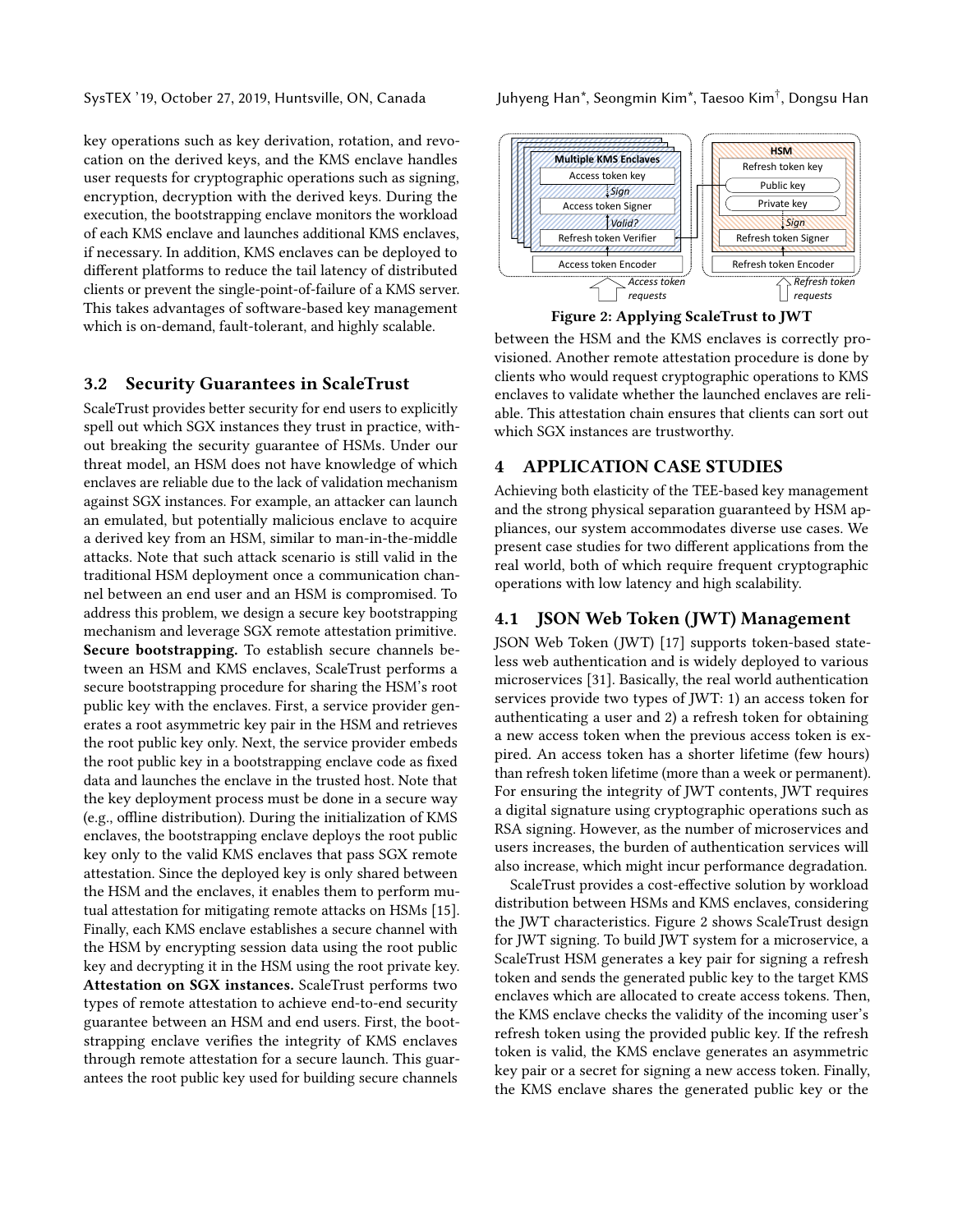secret with the microservice. Note that refresh token signing requests only occur when a new microservice is created, or the previous refresh token is expired, which are much less frequent than access token signing requests made by the microservice users. Therefore, ScaleTrust reduces the burden of an HSM and supports trustworthy signing chain from the refresh token to the access token.

#### 4.2 Authentication between Microservices

Workload distribution of ScaleTrust is applicable for scaling out authentication of benign microservice instances to protect service-to-service communications. To achieve a secure channel between microservices, a recent container orchestration solution [\[8\]](#page-5-27) utilizes Mutual Transport Layer Security (MTLS). Before establishing MTLS session, microservices rely on a CA service to retrieve certificates. The CA issues a certificate when a microservice successfully verifies the provisioned cryptographic hash of the self-signed root certificate and a shared secret for establishing MTLS session. This means that the CA has to issue a certificate for each microservice. However, compared to monolithic legacy applications, a large number of microservice instances are dynamically generated and terminated with short lifetime, which makes authentication processes become a performance bottleneck. Our system design can be adopted to solve the problem; KMS enclaves deal with issuing short-lived credentials for MTLS channel while HSMs manage the root certificate.

# <span id="page-4-0"></span>5 PRELIMINARY EVALUATION

Our preliminary evaluation answers below two questions:

- Does ScaleTrust enhance the end-to-end latency by scaling out multiple enclaves?
- Does ScaleTrust provide cost-effective scalability compared to traditional HSM appliances?

We evaluate ScaleTrust with the JWT authentication scenario in [§4.1.](#page-3-2) We use two machines (Quad-core Intel Xeon E3- 1280V6 3.90 GHz CPU) for a JWT issue server and a client, respectively. We use SoftHSM [\[10\]](#page-5-28), a software emulation framework for an HSM, and Intel SGX Linux SDK 2.5 [\[7\]](#page-5-29) for SGX implementation. For JWT access token signing, each enclave and HSM performs the same SHA-256 with RSA-2048 signing operations. The client running on a different host is directly connected with the JWT issue server through a 10 Gbps LAN cable. We set 1 core pinning for SoftHSM to emulate a real HSM appliance which has restricted resource and for each KMS enclave to isolate CPU resource.

Latency improvement with scaling. We measure the response time of each JWT issue server that utilizes either

<span id="page-4-1"></span>

Figure 3: Response time of JWT issue server.

ScaleTrust KMS or a stand-alone HSM. For each run, a microservice client generates 1 k concurrent and total 10 k access token requests to the server, and we increase the number of ScaleTrust KMS enclaves as 1, 2 and 4. [Figure 3](#page-4-1) shows a CDF of each result. Scaling out more enclaves provides faster response time by processing RSA signing workloads in parallel. The JWT issue server with 4 SGX enclaves KMS reduces 95 th-percentile response time by 56.3 % compared to the stand-alone HSM KMS. This means that ScaleTrust offers scalability on large-scale cryptographic workloads for improving end-to-end performance.

Cost-effective scaling. We evaluate the cost effectiveness of a commercial HSM and our KMS enclave by comparing the signing throughput. A single KMS enclave on Xeon E3- 1280V6 CPU (\$500 cost) performs 3,600 tps for SHA-256 with RSA-2048 signing operations. On the other hand, a Luna SA A790 HSM (\$29,900 cost) is capable to process 10,000 tps for RSA-2048 signing (See [Table 2\)](#page-1-1). We compare the tps per dollar, and the result shows that the KMS enclave gives 7.2 tps/\$, while the HSM has 0.33 tps/\$. Also, cloud-based HSMs such as IBM [\[5\]](#page-5-7), Amazon [\[2\]](#page-5-0), and Google [\[4\]](#page-5-30) charge significant payment to a service provider for each crypto operation or per month basis (e.g., \$1,250 for IBM Cloud HSM service). Therefore, ScaleTrust is cost effective compared to existing on-premises HSMs or cloud-based solutions.

#### 6 DISCUSSION

Physical isolation with Intel VCA. Recently, Intel introduces Visual Compute Accelerator (VCA) [\[19\]](#page-5-31), a PCI-attached co-processor (or accelerator) that allows cloud providers to extend the capability of graphics computation. Although VCA accelerators are originally designed for graphics computation, it is shipped with three Xeon E3 processors that provide the SGX feature, paving a promising way to scale SGX applications on the legacy cloud providers having no modern CPUs [\[19\]](#page-5-31). Since VCA is designed as a co-processor, it provides a high-bandwidth, low-latency channel among the cores inside the accelerator via shared memory, and to the host cores via the PICe interface. Such physical separation and the high speed communication channel are desirable primitives to build scalable HSM services securely without